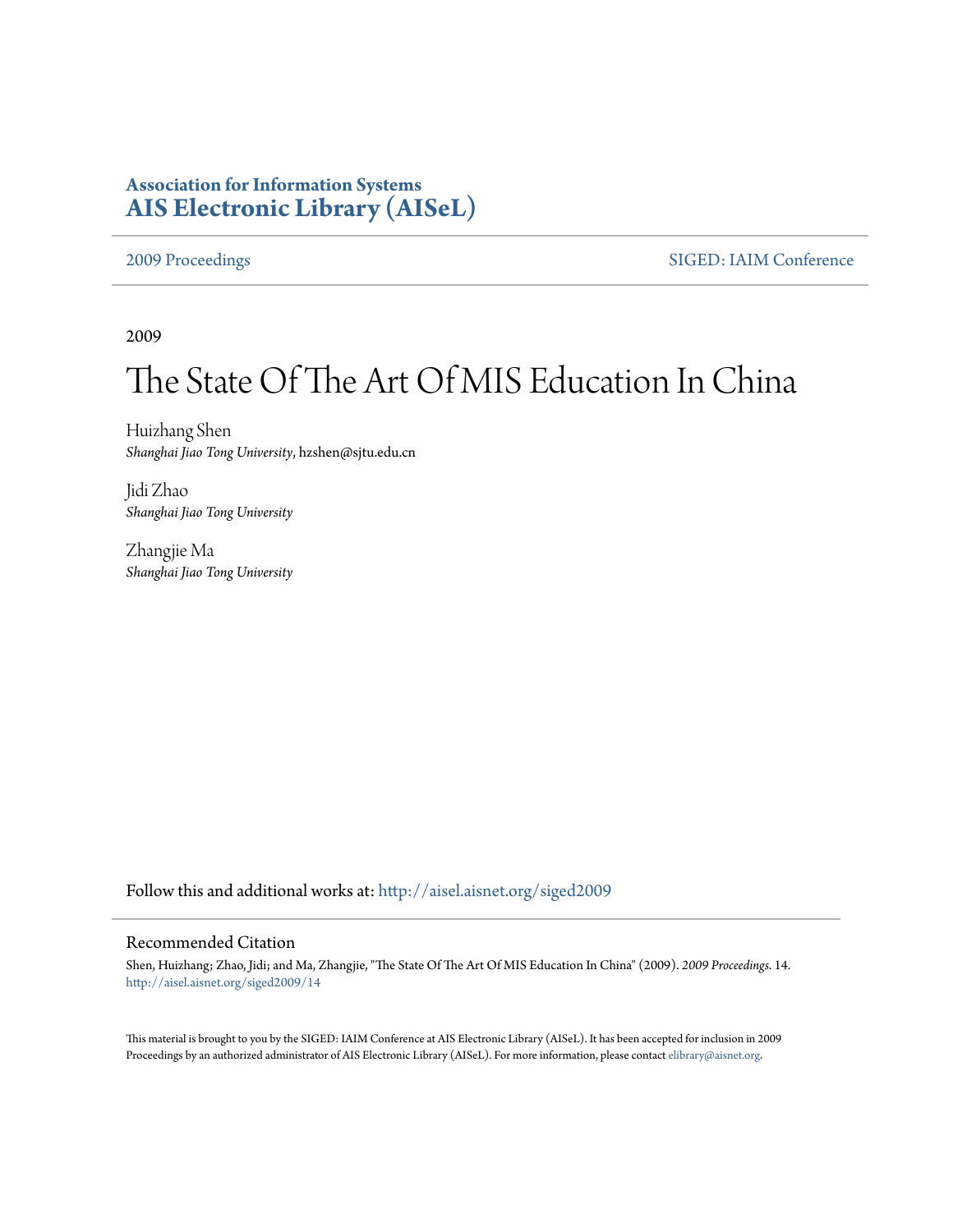# **THE STATE OF THE ART OF MIS EDUCATION IN CHINA**

Huizhang Shen, Jidi Zhao, Zhangjie Ma Department of Management Information Systems, College of Economics & Management, Shanghai Jiao Tong University, 200052, Shanghai, China hzshen@sjtu.edu.cn

#### **Abstract:**

When comparing the present situations of the Management Information Systems (MIS) undergraduate program in Shanghai Jiao Tong University with several representative domestic MIS programs in other universities, the authors discover there exist three different types of training objectives in MIS education in China. We also conclude that the MIS education in the top 4 MIS undergraduate programs in the last 3 years presents similar features. Moreover, by scrutinizing the graduate employment status, several present problems in the MIS education in China are revealed, and solutions are proposed.

**Keywords:** Management Information Systems, undergraduate program, education, China

# **I. INTRODUCTION**

Being established in the 1980s, the MIS discipline was initially launched by the department of computer science or the department of management science, with the education content and teaching method being mostly composed of the application of information technology in management.

In 1997, Ministry of Education of China started the adjusting and standardization of numerous and various undergraduate programs. Several problems had emerged by that time, including excessive specialization, limited contents coverage, poor overlapping and fusion, and students' limited innovation. In order to solve these problems, measures like combination and renaming of present programs have been adopted.

According to the "undergraduate program catalogues and program description for colleges and universities" released by Ministry of Education of China (1997), several programs, including Management Information Systems, Economic Information Management, Informatics, Scientific and Technologic Information, and Forestry Information Management, were integrated into a new information system major, named "Information Management and Information Systems". This regrouped information system major was renamed as "Information Management and Information Systems" based on taking all the above programs into consideration. Before the standardization and adjustment, the degree for MIS programs used to be bachelor of engineering or bachelor in science, and the degree for economic information management and forestry information management used to be bachelor of management or economy. While all of these programs were ramifications of MIS with Chinese characteristics, there are still considerable discrepancies between the programs launched in department of computer science and those in department of management science, especially in the objectives and curriculum. In the consideration of the combination of different scientific and engineering specializations in this major, the official name in China is "Information Management and Information Systems", while the name, "Management Information Systems", is widely used internationally and in some conditions in China (E.g. CNAIS represents China Association for Information Systems, an AIS branch in China).

The number of MIS undergraduate programs is the second largest in Chinese undergraduate management discipline. According to the report from the Chinese College and University Ranking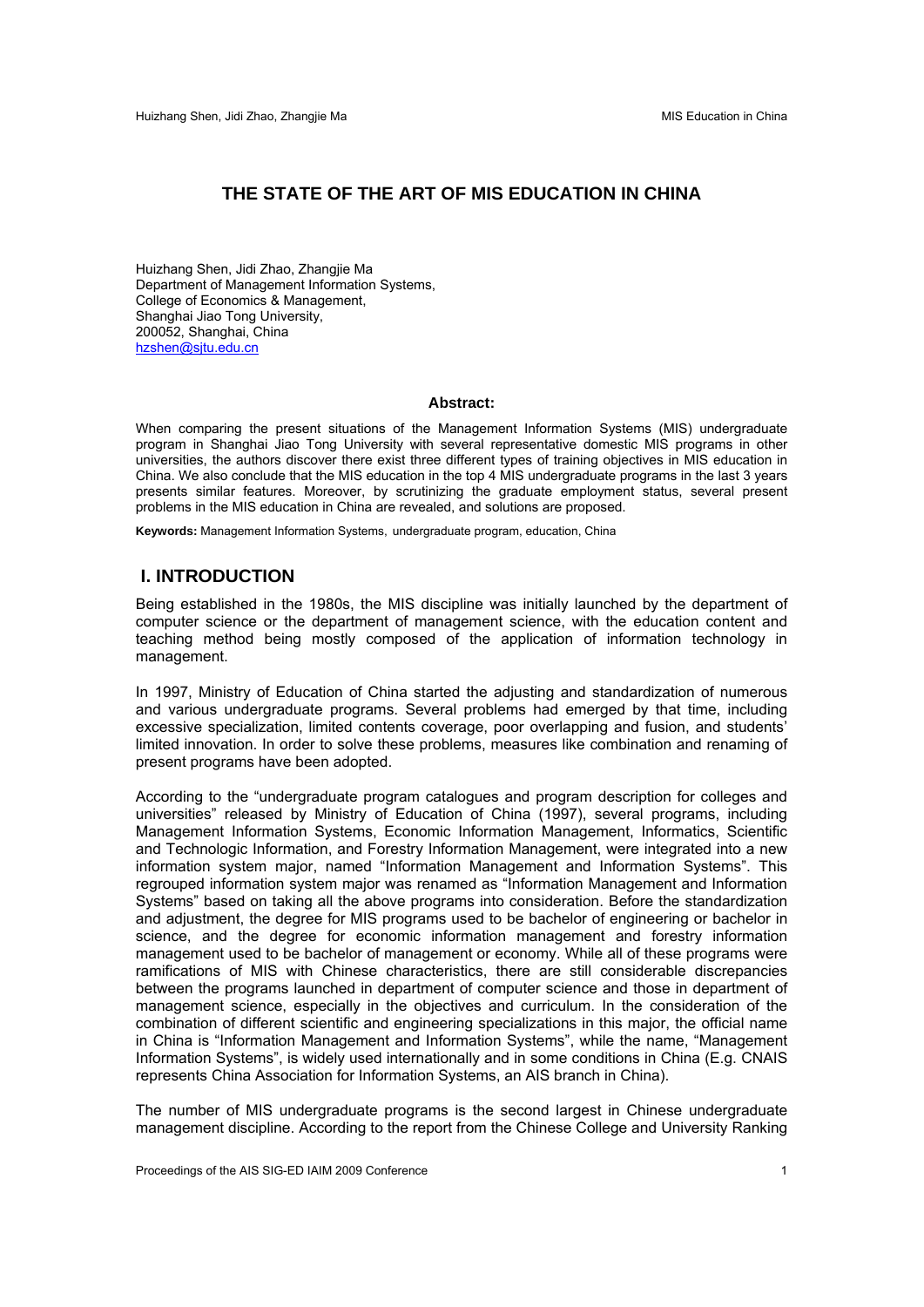working team (Wu, S., Lv, J., and Guo, S. , 2008), the latest programs in the management discipline and their numbers are summarized and listed in Table 1.

| Rankin          | <b>Undergraduate Program</b>   | <b>Established Number</b> |  |
|-----------------|--------------------------------|---------------------------|--|
| g               |                                |                           |  |
| 1               | Marketing                      | 400                       |  |
| $\overline{2}$  | Information management and     | 376                       |  |
|                 | information system             |                           |  |
| $\overline{3}$  | <b>Business administration</b> | 356                       |  |
| $\overline{4}$  | Public management              | 339                       |  |
| $\overline{5}$  | Accounting                     | 329                       |  |
| 6               | Financial management           | $\overline{240}$          |  |
| $\overline{7}$  | Human resource management      | 239                       |  |
| 8               | Administration management      | 220                       |  |
| $\overline{9}$  | Engineering management         | $\overline{210}$          |  |
| 10              | Logistics management           | 158                       |  |
| $\overline{11}$ | Industrial engineering         | 142                       |  |
| $\overline{12}$ | Labor and social security      | 109                       |  |
| 13              | Land resources management      | 65                        |  |
| 14              | Agriculture and forestry       | 57                        |  |
|                 | management                     |                           |  |
| $\overline{15}$ | Management science             | 42                        |  |
| 16              | Archives science               | $\overline{30}$           |  |
| 17              | Library science                | 30                        |  |
| $\overline{18}$ | Rural regional development     | 28                        |  |

| Table 1: Ranking of Undergraduate Business Programs |  |
|-----------------------------------------------------|--|
|-----------------------------------------------------|--|

Table 1 shows that MIS is one of the most popular and prosperous majors in management discipline. Based on student admission statistics from most universities in China, MIS students have a much higher average score of the entrance exam than students in other majors. Furthermore, the statistics also show that the ratio of students who apply for MIS major to students actually admitted is one of the highest among all the majors. All these information implies that MIS is one of the most competitive major with excellent students. But unfortunately, according to the report (Wu, S., Lv, J., and Guo, S. , 2008), it is also one of the least standardized majors.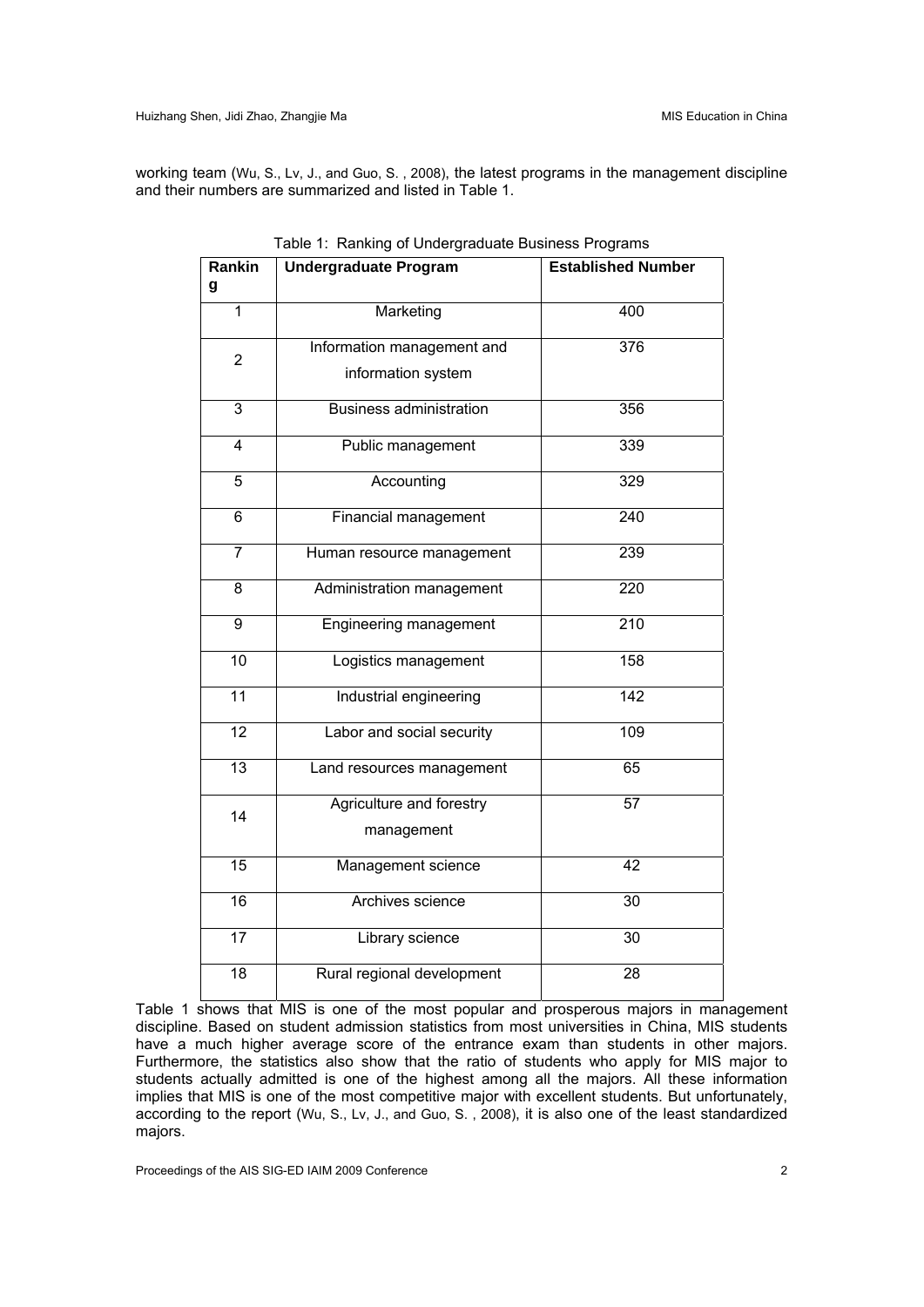# **II. THE CULTIVATION GOALS AND PROFESSIONAL PROFICIENCY OF MIS PROGRAMS**

According to the "undergraduate program catalogues and program description for colleges and universities" by Ministry of Education of China (1997), the cultivation goal of a MIS program is defined as follows: acquiring the basics of modern management theory, computer science technology and application ability; acquiring the knowledge in system engineering theory and the capability in system analysis, system design, and information management; being competent of technical work including the analysis, design, management, and estimate of information management and information system, in national administrative departments, commercial enterprises, financial institutions, scientific researching organizations.

When setting up the cultivation goals, curriculum, and syllabus for the MIS undergraduate program in Shanghai Jiao Tong University, related information from many famous domestic and foreign universities has been taken as references, in particular,

- Department of MIS, School of Business, The University of Texas at Austin (top 5 in MIS in US, according to ( U.S.News, 2009)),
- Department of MIS, School of Management, The University of Arizona (top 5 in MIS in US, according to ( U.S.News, 2009)),
- Department of MIS, School of Management, Tsinghua University (top 4 in MIS in China, according to (Wu, S., Lv, J., and Guo, S. , 2008)),
- And Department of MIS, School of Management, Huazhong University of Science and Technology (top 4 in MIS in China, according to (Wu, S., Lv, J., and Guo, S. , 2008))

In this section, we explain in detail the cultivation goals, employment opportunities and directions of our program. We also categorize the difference among MIS undergraduate programs in colleges and universities in China.

### **Cultivation goals**

The MIS undergraduate program at SJTU has the following objectives in cultivating our students. That is, students graduated from MIS are expected to:

- acquire the basics of modern economic and management theories;
- acquire theory foundation and application ability of hardware and software in computer system, knowledge and capability in system science theory, analysis and design of management information system, and information management;
- be competent of technical work including the analysis, design, implementation, management, and estimate of information management and information system, in national administrative departments, commercial enterprises, financial institutions, scientific researching organizations.

#### **Employment Opportunities and Directions**

- Staff for analyzing, designing and developing information systems: including *system analysts*, who are responsible for user demand analyzing and overall design for an information system; *project managers*, in charge of the management of the developing project; *information system consultants*, who guide users in the participation of several steps such as planning, development supervising, system testing and validation; *information system designers*, those responsible for the design of management information systems; and *programmers*, i.e., developers who implement the systems. Experienced system analysts are provided with the administrative position CIO.
- Staff for data collection, processing and system maintenance: *management information collectors*, responsible for the collection, processing, input and output of data; *maintainers*, in charge of the installation of computer hardware, software (including network), daily system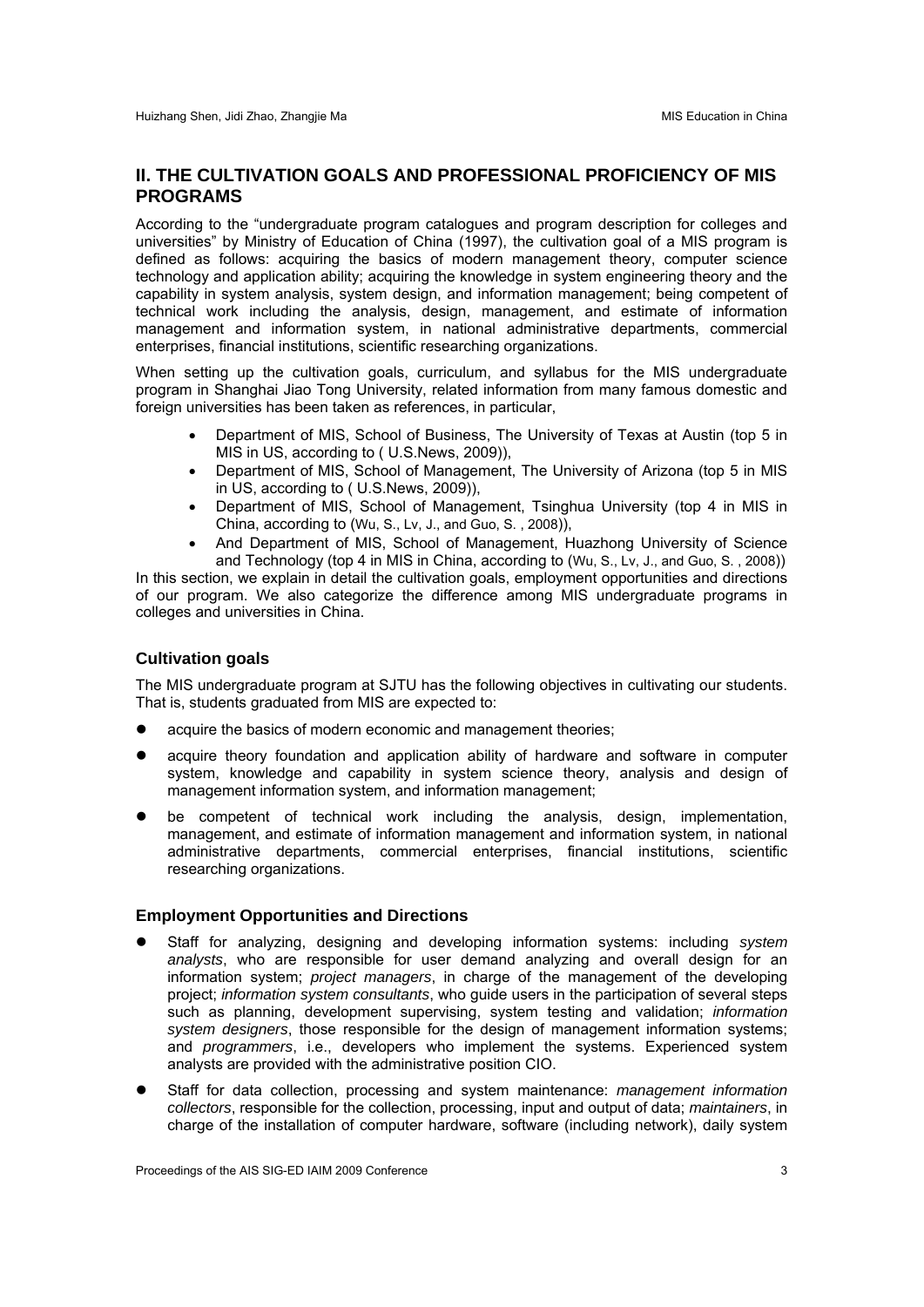maintenance, and network information security; *data analysts*, analyzing the daily data with different tools; *superior information managers*, responsible for utilization of information technology and management of information resources, e.g. CIO.

 Marketing staff: *hardware and software marketing*, responsible for the marketing of computer hardware and software products; *information system software marketing*, particularly in charge of the marketing of information systems.

The course curriculum for MIS undergraduate program in Shanghai Jiao Tong University is established according to the above cultivation goals and employment directions.

Existing MIS undergraduate programs in China can be divided into three typical categories, as shown in Table 2, due to different professional backgrounds of the faculty in different universities.

| <b>Clas</b><br>S | <b>Faculty Professional</b><br><b>Backgrounds</b>                                          | <b>Course Curriculum</b>                                                                       | <b>Experimental</b><br><b>Focus</b> | <b>Employment</b><br><b>Direction</b>                            |
|------------------|--------------------------------------------------------------------------------------------|------------------------------------------------------------------------------------------------|-------------------------------------|------------------------------------------------------------------|
| $\mathbf 1$      | Engineering<br>and<br>scientific background,<br>good IT capability                         | Systematic IT courses,<br>auxiliary economic and<br>management courses                         | Information system<br>development   | technician<br>and<br>manager in IT<br>companies                  |
| 2                | Social<br>science<br>background, limited IT<br>capability                                  | Non<br>systematic<br>economic<br>and<br>management courses,<br>IT courses added                | Information system<br>operating     | Operator                                                         |
| 3                | Social<br>science<br>background,<br>certain<br>Engineering<br>and<br>scientific capability | Systematic<br>economic<br>and<br>management<br>courses,<br>and<br>non<br>systematic IT courses | Website<br>and<br>database develop  | IT<br>technician<br>and manager in<br>ΙT<br>non<br>organizations |

Table 2. Categories of Undergraduate MIS Programs in China

When the Ministry of Education of China regrouped and renamed the information system major as Information Management and Information System, the cultivation goals are a little bit ambiguous. Different understanding has resulted in three different types of explanation: category 1, cultivating MIS developers with management and technical capability; category 2, cultivating MIS operators with both management and technical capability; category 3, cultivating system architects in MIS programs while leave programming positions for graduates from Computer Science.

Comparing these types, we hold the opinion that category 1 is the best. As the faculties for category 2 are mostly from economic information management, informatics, Scientific and Technologic Information, and forestry management, lacking information technology background and system developing experience, it is obvious the capability of graudates from category 2 is limited. In fact, the expanding presence of MIS applications implies that the operation of MIS systems to be not a discipline, but a daily technique. For example, it is necessary to have a television manufacturing course but not a television watching class. The third category seems to enhancing the statue and importance of MIS programs, but lacks feasibility. As the students major in computer science always have a higher university entrance score in China, and the faculty in computer science is usually better than in MIS, it is improper to metaphor MIS should play a more significant role than computer science. In the ranking of MIS programs in recent 3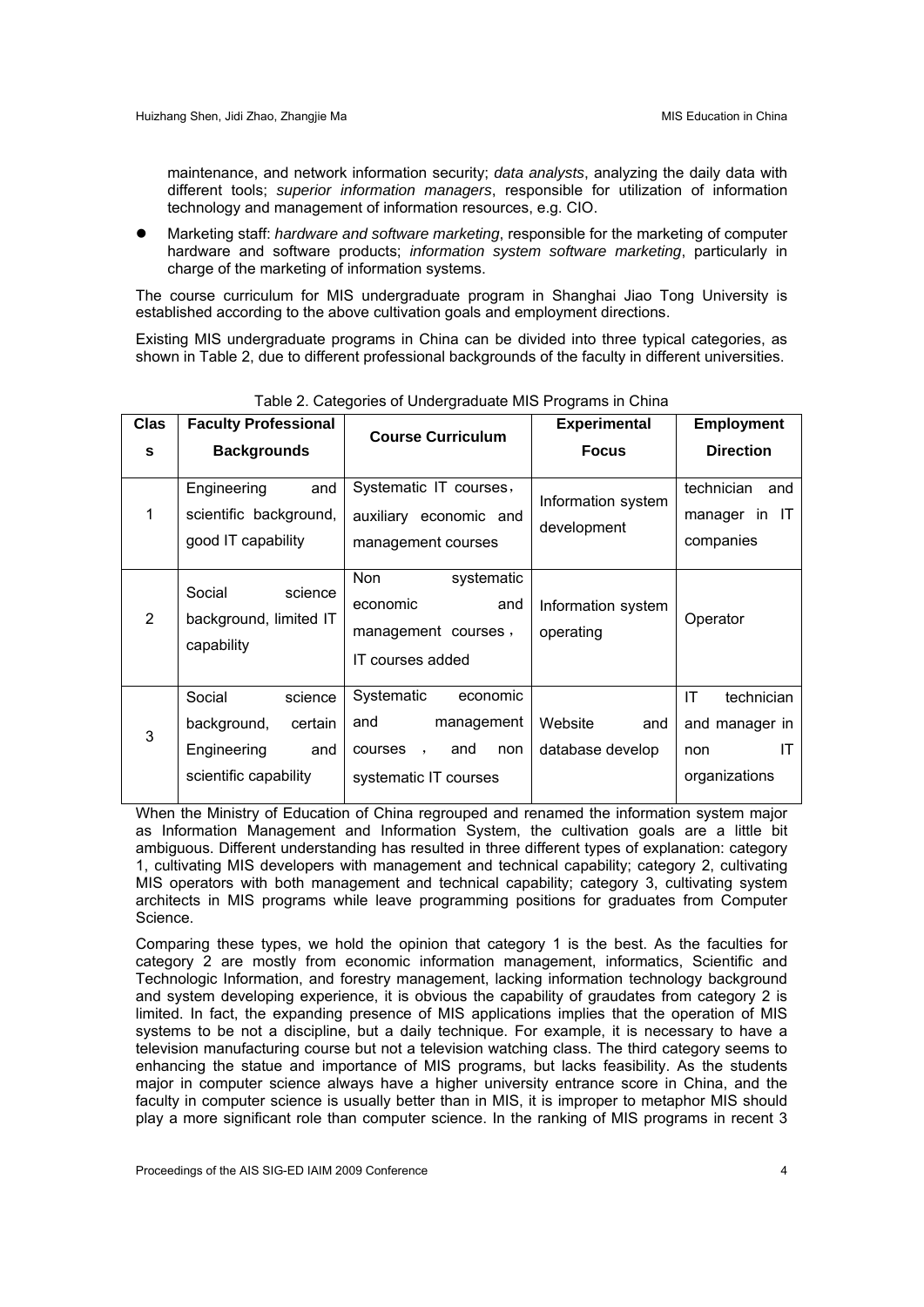years, all of the top4 universities with A++ grade belong to type 1, which strongly support our opinion.

# **III. THE RANKING OF UNDERGRADUATE MIS PROGRAMS IN CHINA**

In the most famous unofficial university ranking in China (no official ranking is available), the top 4 universities (the only 4 universities achieved A++ score in MIS undergraduate programs in China) in the last 3 years are listed in Table 3 (Wu, S., Lv, J., and Guo, S. , 2008).

| Rank           | <b>University</b>                                | <b>Total</b><br><b>Number</b> | <b>Score</b> |
|----------------|--------------------------------------------------|-------------------------------|--------------|
|                | <b>Tsinghua University</b>                       | 376                           | $A++$        |
| $\overline{2}$ | Shanghai Jiao Tong University                    | 376                           | $A++$        |
| 3              | Huazhong University of<br>Science and Technology | 376                           | $A++$        |
| 4              | <b>Tianjin University</b>                        | 376                           | $A++$        |

|  | Table 3. The Top 4 Undergraduate MIS Programs in China |  |
|--|--------------------------------------------------------|--|
|  |                                                        |  |

The close scrutiny of the MIS programs in these 4 universities reveals that,

1) All of these universities are famous for their engineering professional background.

2) All their cultivation goals belong to type 1, which is cultivating MIS developer with both management and technical capability.

3) The professional backgrounds of their faculties are mostly engineering and scientific, with good IT capability.

# **IV. THE COURSE CURRICULUM OF OUR MIS UNDERGRADUATE PROGRAM**

The MIS undergraduate program at Shanghai Jiao Tong University has been ranked the top 2 in recent 3 years. This program adopts the course curriculum as shown in Table 4.

Table 4. The Course Curriculum of the MIS Undergraduate Program at Shanghai Jiao Tong **University** 

| <b>Basic Courses</b> | Social Sciences, Advanced Mathematics,<br>Linear Algebra, Probability and Statistics,<br>Physics, College<br>College<br>English,<br>Computer Culture Basics, Advanced<br>Programming<br>Design,<br>Language<br>Chemistry,<br>Introduction of Modern<br>Introduction of Life Science | 65.5 credits, 41% in<br>total<br>curriculum credits |
|----------------------|-------------------------------------------------------------------------------------------------------------------------------------------------------------------------------------------------------------------------------------------------------------------------------------|-----------------------------------------------------|
| <b>Management</b>    | Principles of Management, Management   13                                                                                                                                                                                                                                           | 8%<br>total<br>credits.<br>ın                       |

Proceedings of the AIS SIG-ED IAIM 2009 Conference 5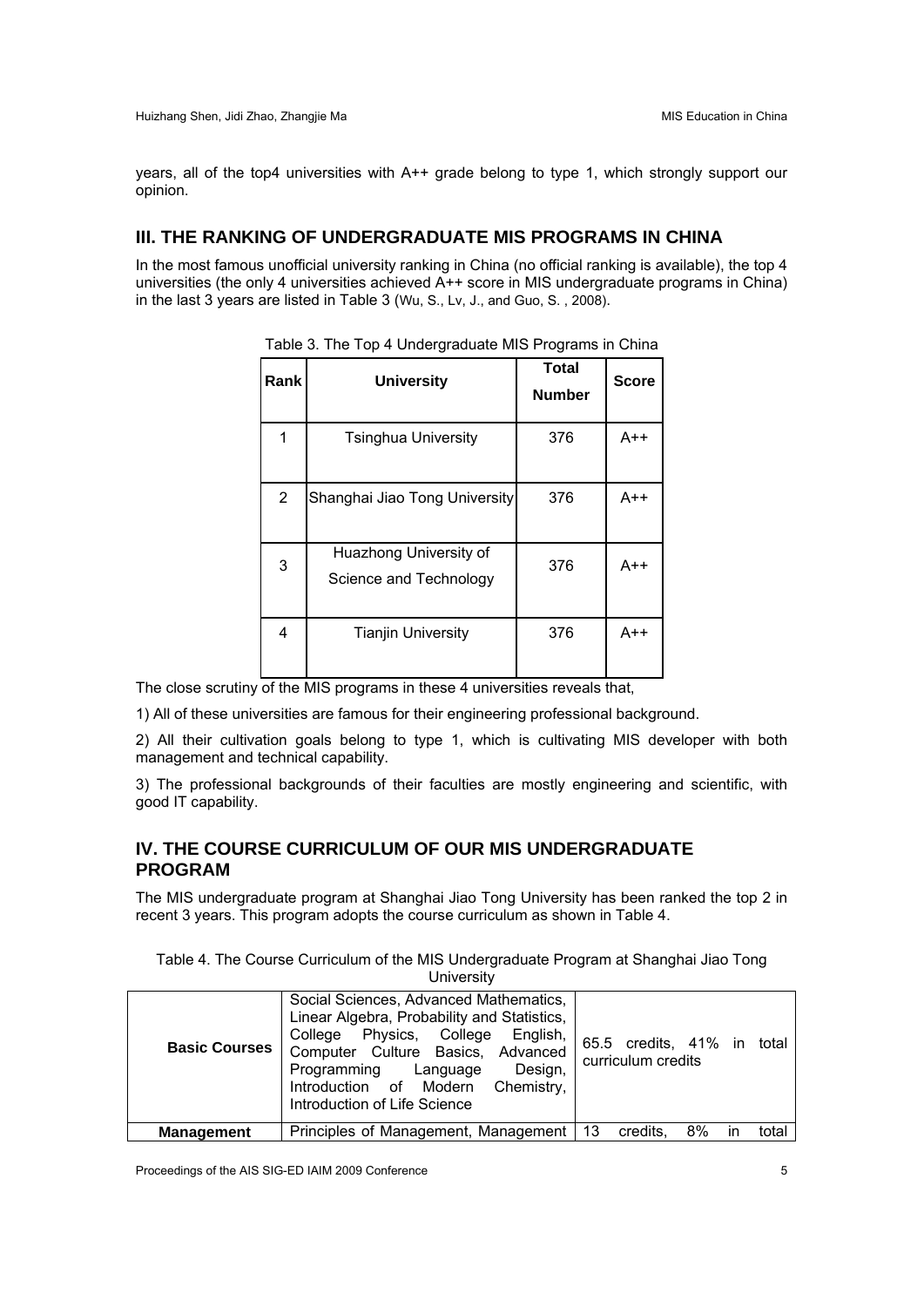| courses 1                                          | Communication, Management Ethics,<br>Principles of Finance, Marketing,<br>Introduction of Accounting                                                                                                                                                     | curriculum credits                                                                                                                      |
|----------------------------------------------------|----------------------------------------------------------------------------------------------------------------------------------------------------------------------------------------------------------------------------------------------------------|-----------------------------------------------------------------------------------------------------------------------------------------|
| <b>Management</b><br><b>Courses 2</b>              | Basics in System Science, Operational<br>Research, Applied Statistics, Research<br>Innovation Management,<br>and<br>Management Information System                                                                                                        | 14 credits, 9%<br>in<br>total<br>curriculum credits                                                                                     |
| <b>Economic Courses</b>                            | Elementary Economics 1, Elementary<br>2,<br>Economics<br>Intermediate<br><b>Microeconomics</b>                                                                                                                                                           | 8<br>credits, 5%<br>in.<br>total<br>curriculum credits                                                                                  |
| <b>Information</b><br>Technology<br><b>Courses</b> | Computer<br>Assembly Language and<br>Computer<br>Architecture,<br>Operating<br>System, Data Structures and Program<br>Design, Computer Networks<br>and I<br>Internets, Fundamentals of Database<br>Systems, System Analysis and Design<br><b>Methods</b> | 26 credits, 16%<br>total<br>in.<br>curriculum credits (Original<br>textbooks<br>English<br>and<br>teaching materials<br>are<br>adopted) |
| <b>Experiments</b>                                 | Programming,<br>System<br>Database<br>Analysis, System Design,<br>Website I<br>Development, Software<br>Testing,<br><b>Graduation Project</b>                                                                                                            | 33.5 credits, 21%<br>in.<br>all<br>syllabus                                                                                             |

Table 5 shows the comparison of different components in the course curriculum for MIS programs, including basic courses, management courses, economic courses, information technology courses, and experiments, in the top 4 universities: Tsinghua University (TSU), Shanghai Jiao Tong University (SJTU), Huazhong University of Science and Technology (HUST), Tianjin University (TJU).

| <b>Courses</b>                       | <b>TSU</b> | <b>SJTU</b> | <b>HUST</b> | <b>TJU</b> |
|--------------------------------------|------------|-------------|-------------|------------|
| <b>Basic Courses</b>                 |            | 41%         |             |            |
| Management<br>courses 1              |            | 8%          |             |            |
| Management<br>Courses 2              |            | 9%          |             |            |
| Economic<br>Courses                  |            | 5%          |             |            |
| Information<br>Technology<br>Courses |            | 16%         |             |            |
| Experiments                          |            | 21%         |             |            |

Table 5. Comparison of Course Curriculum in Different Universities

The result reveals that the university with higher percentage of IT courses occupies a better ranking than those have more economics and management courses.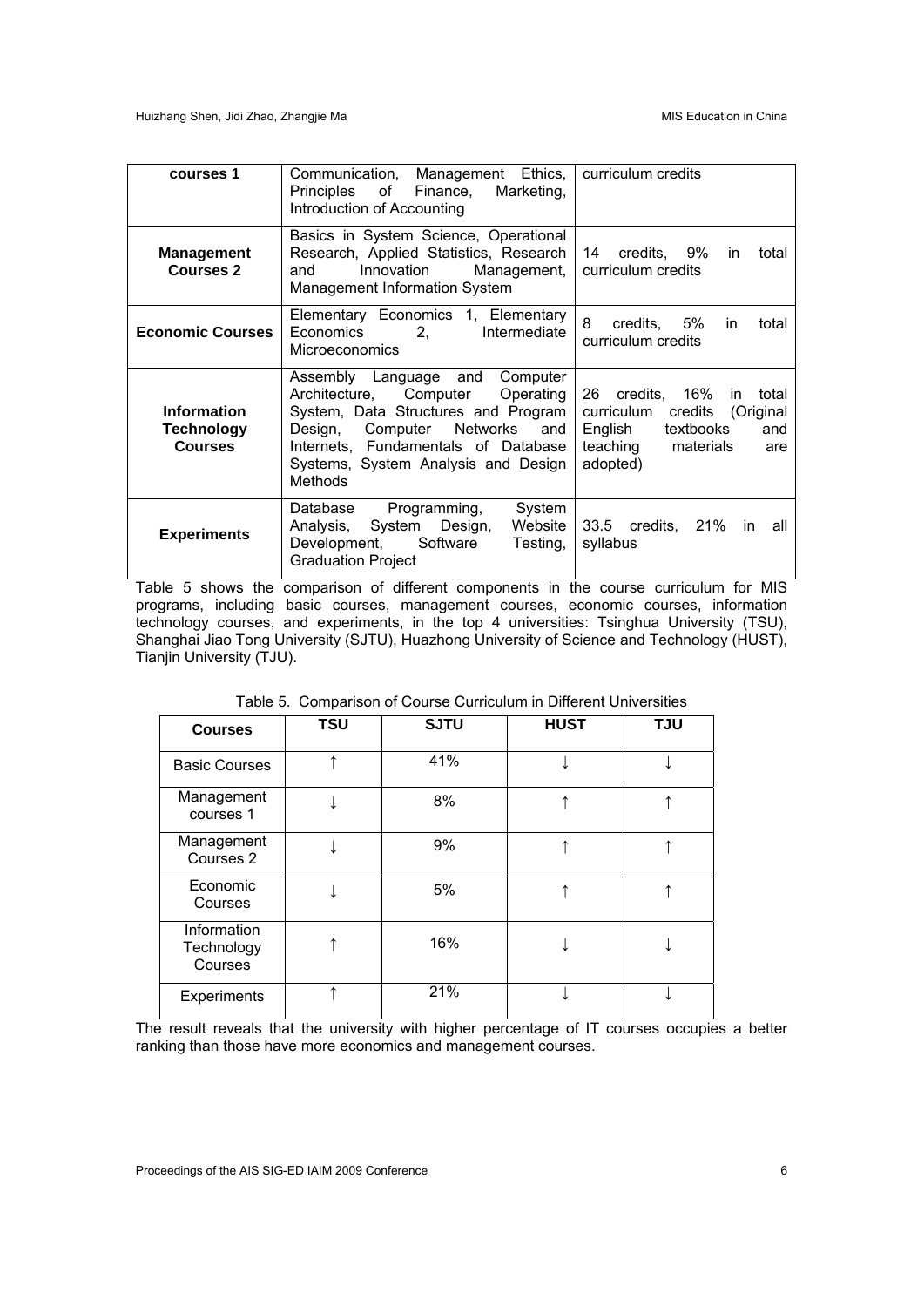#### **V. EXISTING PROBLEMS OF MIS UNDERGRADUATE PROGRAMS IN CHINA**

#### **Limited Professional Capability**

It is a typical consequential problem of following category 2 in the education, as shown in Table 2. In fact, all these programs used to only have social science professional backgrounds, including economic information management, informatics, Scientific and Technologic Information, and forestry information management, and their faculties lack enough information technology theory and knowledge to cultivate qualified students with sufficient capability. The course curriculum consists of many social science courses and insufficient computer courses. As a result, the graduates are poor in computer technologies and their professional capability is limited.

#### **Confusion of Computer Science and MIS**

Considering the categories 2 and 3 in Table 3, it seems to be true that MIS graduates should only aim at positions for the design, application, and management of information systems, while computer science graduates should be responsible for the development of information systems. However, the fact is that the development of information systems still acts significantly in most positions for MIS graduates, while management and planning take only up to 10% of the total workload.

Then, what positions are for Computer Science graduates? No doubt computer hardware and system software are. For example, there are considerable software developments including operation system, compiler system, communication protocol, database management system, etc. However, the lack of excellence software development capability and sufficient professional cultivation, which are indispensible in the development of these system software, has compelled an invasion of Computer Science fields to MIS fields and resulted in the confusion of roles played by graduates from these two majors. It reveals that the cultivation goals of most Computer Science programs are abandoned. It also reflects a relatively low level of information system development in China.

#### **The marshal incompetent for being a soldier**

It is widely accepted that the final cultivation goal of MIS programs is cultivating qualified system analysts. However, without adequate management information system development capability, it is chimerically to aim at technical leaders of development teams with only management knowledge and theories. A marshal should first be a competent soldier; it is a step that cannot be ignored. It is faulty to confuse system requirement investigator with system analyst, just as mistaking recon team for marshal.

It is clearly stated in documents from Japanese companies, that system analysts should be promoted from experienced programmers and system designers. As a result, the MIS or CIS graduates in such developed nations start their careers as programmers, just like the cadets from West Point begin their services as second lieutenants.

System analyst is a position as well as a career. Not only acting as the technical leader in the system development team, it is also the analyst's duty to inform the programmers and system designers what to do and how to do, which requiring a better capability to solve the problems the programmers and designers cannot handle. To system analysts, the capabilities of programming and system designing are definitely indispensible, but in most conditions, it is just not necessary to present these capabilities and do anything on their own.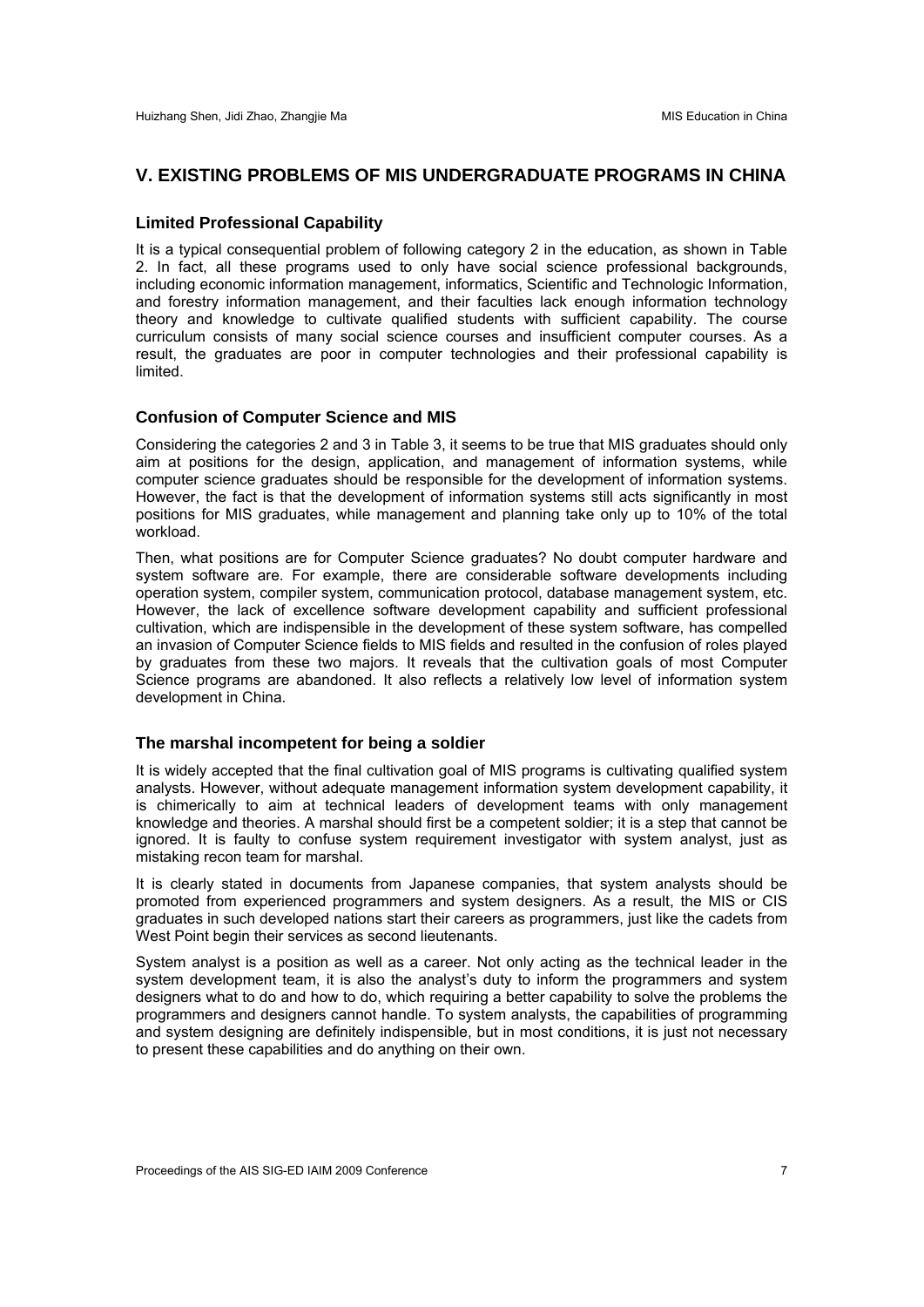#### **The Confusion of Undergraduate Cultivation Goals and Discipline Researching Directions**

There are two genres in international information system research: Design Science Research, and Behavior Science Research. The previous one mainly concerns about the application research of information technology in management, while the latter one leans to the analysis of the effect on management after the adoption of information technology. But these two genres hold a same cultivation goal for undergraduate programs, i.e., improving the capability as a programmer and a system designer. Evidence is that even authorities in the genre of behavior science research, e.g., former AIS president, Rick Watson, still insist on system development.

# **VI. PROPOSED SOLUTIONS**

#### **Gear the Cultivation Goals and Curriculum to International Conventions**

In the department of MIS in Shanghai Jiao Tong University, for instance, the cultivation planning is guided by international conventions; the original teaching materials from famous international universities are widely adopted in specialized courses and specialized basic courses; Class content, assignments, as well as final exam are all in English and the daily teaching is bilingual.

#### **Combination of Basic Theory and Practice**

Cultivating students with sufficient theory and technical basics, including mathematics, physics, economics, management, computer science, benefits the students for their further studying as graduate students.

On the other hand, besides training and practice in experimental classes, it is required in each graduate project that every student should experience system design and development in the advantage they choose for themselves, for instance, advanced programming languages such as Visual C. Net, java, system design as Client/Server, the application of SOA and Web Services. All these practice and advantage would be useful and even decisive in the employment. Such professional skills are more important for new graduates to start their careers while becoming superior IT managers is something they can only pursue in later development of their careers.

A professional laboratory is necessary to achieve this goal. Although information management and information system belongs to management discipline, it is an interdisciplinary major with practical technical characters. A professional laboratory is required to guarantee the experiments in specialized courses, course design, intern projects, and graduation projects; otherwise, the cultivation quality of graduates would probably be affected.

It seems to be true that present computer laboratories are competent for these experiments. However, there are more requirements for MIS graduate projects, including: underlying software and hardware interface experiment, the install and configuration of system software, the establishment and connecting of network, the installation and configuration of web-based operating system, the software and hardware experiment of distributed information system, the security experiment of information system, etc. The actual coding only accounts a very small part of the entire graduate projects. While ordinary computer laboratories can only provide limited services, the hardware cannot meet the requirements of these experiments. Even if the conditions are met, the students are usually not authorized to have these experiments because of the security of hardware and software.

#### **Prominent Advantages against Computer Science**

The curriculum of Computer Science is always more profusive in technical courses than MIS, such as Discrete Mathematics, Analogue Electronic and Digital Logic Technique, Compile Principle, Computer Interface Technology, etc. All these courses concern on the basic theories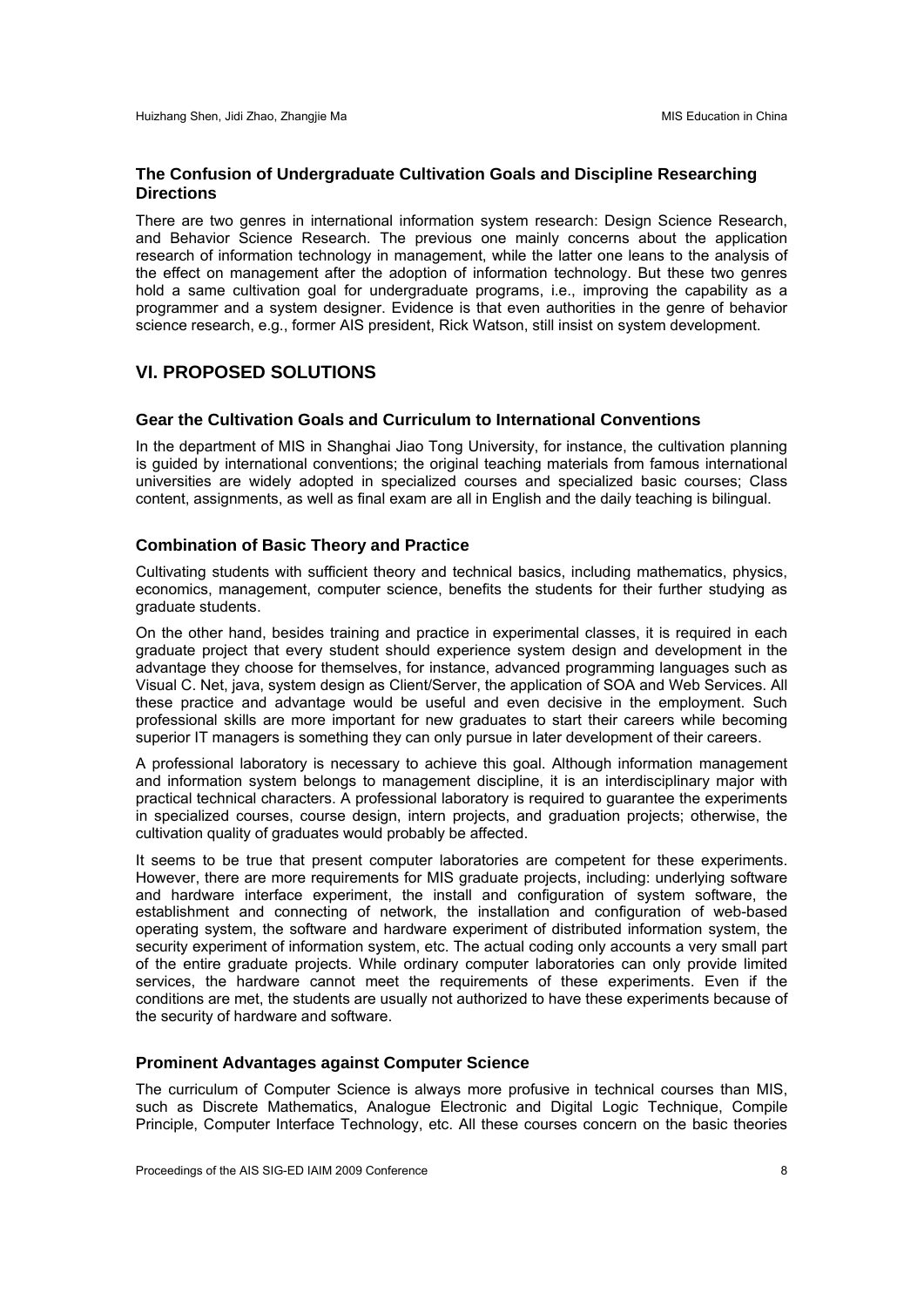on hardware and software in engineering technical fields, with limited connection with management and economics.

The curriculum of a MIS program covers most computer theory and technical courses about software development, which ensures an equivalent software development foundation for MIS students against CS students. Sparing the time, which CS students spend on hardware and software basic theories, on management and economics, guarantee MIS students a better understanding about user system requirements, consequentially the possibility of designing an information system according to actual circumstances.

Lacking adequate training of management and economics theories results in the disability of utilizing computer theories in satisfying user demand and system requirements. It often takes a long period of time for a computer science graduate to acquire management and economic knowledge so as to be competent for analyzing and designing management information systems. In such situations, the superiority of MIS students is presented, and this is why MIS and CIS undergraduate programs are still in prosperity with the competition against CS programs.

This is a true story; a computer science graduate from a top university and a MIS graduate from an average university were designing a sale system simultaneously. In order to improve system response time, and minimize system redundancy, in the sale system by the CS graduate, the price (generated by other files) was retrieved logically each time and copied to customer directly, while the latter system by the MIS graduate saves this data into a physical file for every sale record. In the theory of computer science the previous improvement is correct and complies with the principle of system optimization. However, one fact is ignored. The product price varies constantly, and with no history price record, it is impossible to get the sale detail of each product at various times. It is obvious the latter system would better meet demands from the sale department.

In non computerized sale systems, the problem just mentioned is impossible to occur because every trade is recorded on documents, and the statistic of receipts would help acquiring the sale price of each product. After the introduction of computer-based information systems, such new inter-discipline problems are revealed, and they are named of Business Process Reengineering (BPR). In fact, BPR derives from MIS and CIS majors.

#### **The Good Soldiers Carry a Marshal's Baton in Their Knapsack**

Fortifying the experiment and practice step; encouraging the spirit of pragmatism and preciseness; finishing the entire system development from basic programming to all other steps; from inferior to superior, this is the road from soldier (programmer) to marshal (system analyst).

#### **Adjusting the Relationship between Academic Research and Undergraduate Cultivation**

In the instance of the call for papers (http://www.icis09.org/) from INTERNATIONAL CONFERENCE ON INFORMATION SYSTEMS (ICIS2009), interests cover the following topics: Doing IT Research that Matters, Breakthrough Ideas, Culture and IT, Data and Web Mining, Design Science, Economics and Information Systems, General Topics, Global Information & Communications Technologies and E-Business, Green Information Systems, Human Behavior and IT, Human Computer Interaction, Information Systems Curriculum and Education, Information Systems Security and Privacy, Innovations in IT Project & Program Management, IT in Healthcare, IT Strategy and Leadership, Knowledge Management, Panels, Research Methods, Services Computing and Process Management, Social and Organizational Aspects of Information Systems, Web 2.0 and Social Media Analytics, Web-based Information Systems and Applications, etc.

These topics represent the current research trends in this discipline, but which cannot stand for the cultivation direction for undergraduates. It is more important for undergraduates to establish a good basic knowledge foundation than participating in research work. The basic knowledge and